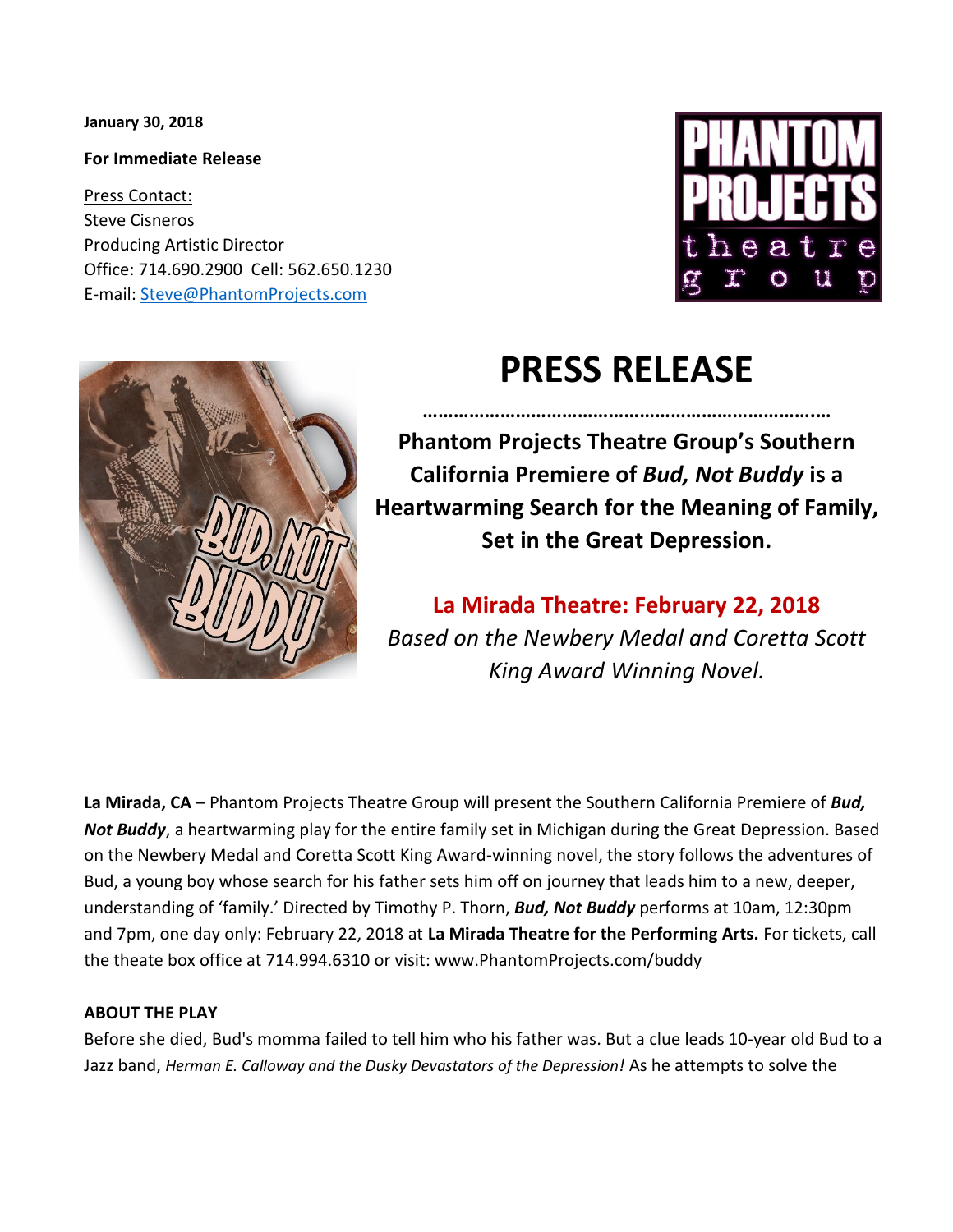mystery, he often refers to his hilarious self-written book *"Bud Caldwell's Rules and Things for Having a Funner Life and Making a Better Liar Out of Yourself."*

Adapted by Reginald Andre Jackson, *Bud, Not Buddy* is based on the beloved novel by Christopher Paul Curtis, who also wrote the critically-acclaimed book, *The Watsons Go to Birmingham*, which also had its Southern California Premiere at La Mirada Theatre, thanks to Phantom Projects Theatre Group.

Originally published in 1999, *Bud, Not Buddy* is the first novel to receive both the Newbery Medal, for excellence in American children's literature, and the Coretta Scott King Award, an award honoring outstanding African American authors. Jackson's stage adaptation won the Distinguished Play Award from The American Alliance for Theatre and Education in 2010.

The performances, all three of which will be performed in one day, will feature two daytime Field Trip performances, in which over 2,000 students will be bussed in to see the live performances. The day concludes with a 7pm performance for the public. Tickets start at \$10. A limited number of Behind the Curtain Packages are available for the 7pm performance, allowing ticket holders to go backstage before the show and meet the cast, take photos, and more.

### **ABOUT THE ARTISTS**

The cast of *Bud, Not Buddy* features Devin Glass (Bud), Jason Brewer (Bugs), Altesa Baker (Momma), Joshua Bush (Herman E. Calloway) and an ensemble of performers making up an assortment of characters, both real and in Bud's imagination. The ensemble includes: Quintin Giles-Gray, Emoni Phillips, Joseph P. Gamble, Tsulan Cooper, Brian Munson, Jeff McCoy, Donald Amerson, Paul Green, and Olu Agoro

The artistic and production company includes Timothy P. Thorn (Director, Set Designer), Sarah Timm (Costume Designer), Susan Mann (Prop Designer), Jenn Midgley (Production Stage Manager).

## **ABOUT PHANTOM PROJECTS THEATRE GROUP**

Founded in 1997 season by Steve Cisneros and teacher Bruce Gevirtzman, Phantom Projects Theatre Group is a non-profit theatrical production company consisting of volunteer performance troupes including both teen and adult performers for main stage productions, and fully teen-performed touring productions which annually perform for over 10,000 people across the Southland. In addition to touring productions which travel to both schools and youth groups, Phantom Projects maintains a fully stocked costuming department designed to suit the needs of schools and other arts organizations. Rounding out Phantom Projects' performance programs are The Young Artist Project, the only project of its kind that puts 10 strangers together with just 14 days to create, produce, and present an evening of original theatre, music, dance, film, and much more. Today, co-founders Steve Cisneros and Bruce Gevirtzman serve as the producing artistic director and resident playwright, respectively.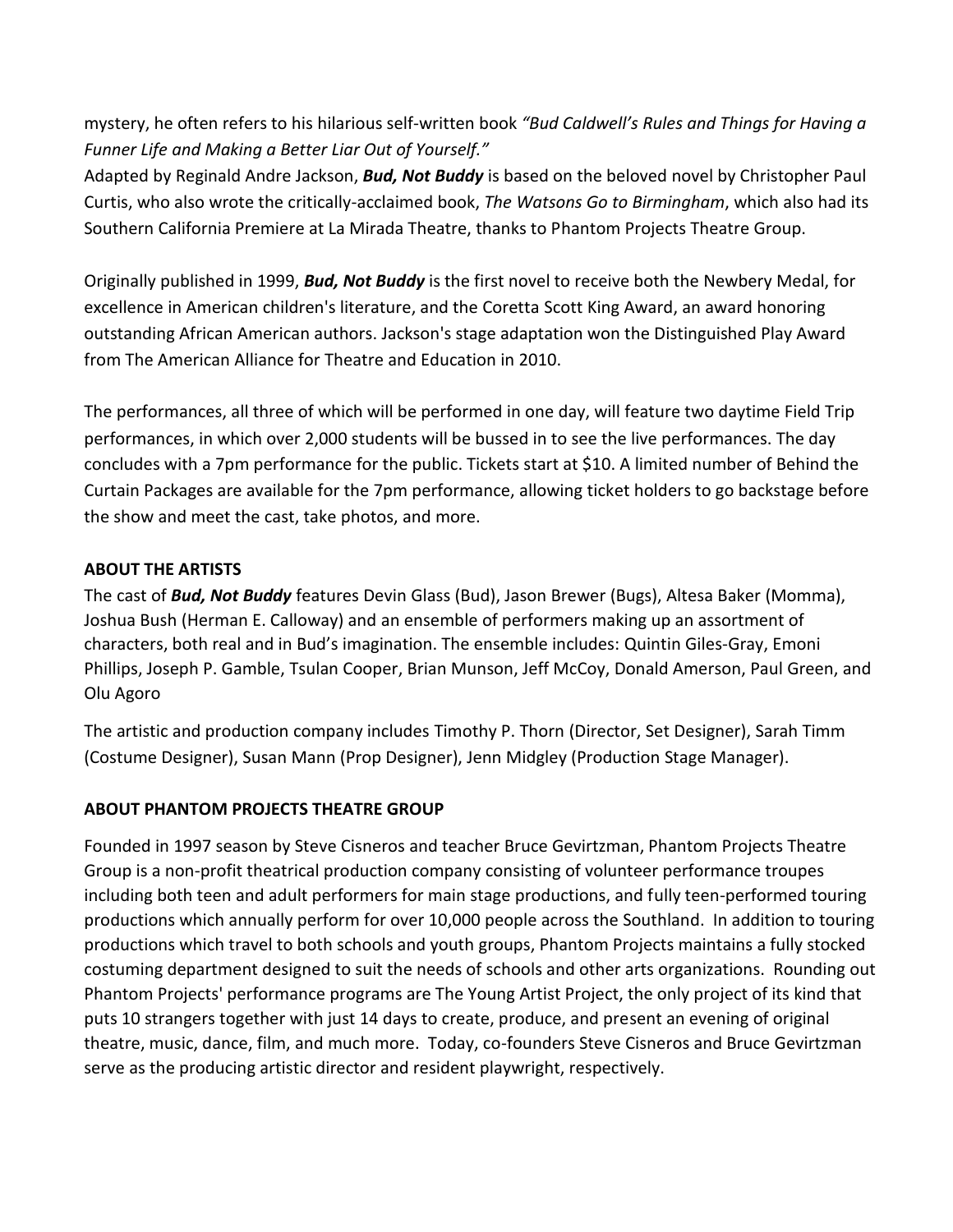#### **LISTINGS INFORMATION**

| Production:                                                                          | Bud, Not Buddy                                  |                          |
|--------------------------------------------------------------------------------------|-------------------------------------------------|--------------------------|
| <b>Performance Dates:</b>                                                            | Thursday, February 22, 2018: 10am, 12:30pm, 7pm |                          |
| Venue:                                                                               | La Mirada Theatre for the Performing Arts       |                          |
|                                                                                      | 14900 La Mirada Boulevard La Mirada, CA 90638   |                          |
| <b>Tickets Prices:</b>                                                               | 10am/12:30pm Performance                        | All Seats \$10           |
|                                                                                      | 7pm Performance                                 | Tickets starting at \$15 |
| Age Recommendation:                                                                  | Recommended for Ages 8 and Up                   |                          |
| For more tickets, audition or general information on Phantom Projects Theatre Group, |                                                 |                          |
| please visit the official website at www.PhantomProjects.com.                        |                                                 |                          |
| Connect with Phantom Projects Group on                                               |                                                 |                          |
| SnapChat: www.SnapChat.com/add/PhantomProjects                                       |                                                 |                          |
| Instagram: www.Instagram.com/PhantomProjects                                         |                                                 |                          |
| Tumblr: www.PhantomProjects.tumblr.com                                               |                                                 |                          |

Facebook: [www.Facebook.com/phantomProjects](http://www.facebook.com/phantomprojects)

Twitter: [www.Twitter.com/PhantomProjects](http://www.twitter.com/phantomprojects)

YouTube: [www.YouTube.com/PhantomProjects](http://www.youtube.com/PhantomProjects)

Press | Media Contact: